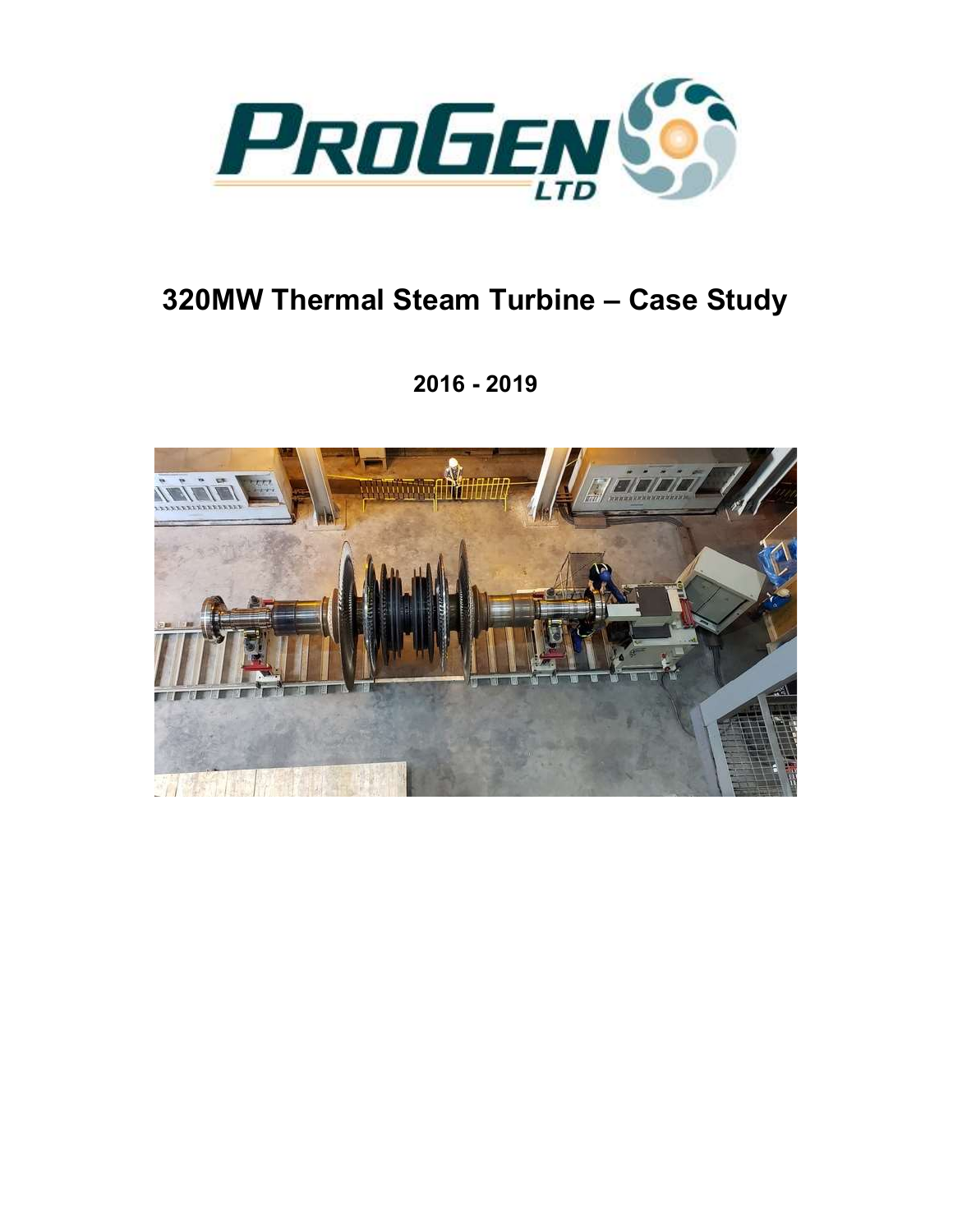## EXECUTIVE SUMMARY



The Coal-Fired Thermal Power Station (Philippines) was shut down annually to undertake maintenance and repairs to the 320MW Steam Turbine Generator (STG), Boilers and ancillary Balance of Plant (BOP) equipment. ProGen was contracted over the last four Overhauls (2016 to 2019) to undertake the Client technical support function relating to work on the STG and of its boiler feed pumping plant.

Pre-overhaul ProGen undertook the following preparation work

- Review the scope of work and equipment manuals.
- Mobilise to site and review preparation work undertaken by the Client and their directly-employed Contractors.

Key work Overhaul work undertaken by ProGen for the STG and Generator area entailed the:

- Undertake shift work as required. This involved day, night or split shift work.
- Provide hands-on expert technical support and advice during the steam turbine mechanical overhauling works.
- Provide local-based Turbine Supervisors to directly monitor Contractor work quality and progress.
- Undertake the work to meet the Client-developed schedule of work and procedure.
- Monitor the overhauling work of the turbine and generator following the work details and approved schedule.
- Monitor the recording of the "as-found" and "as-left" data and provide advice as required.
- Conduct inspection, record and report observation, and make recommendations for correction.
- Perform quality control of the overhauling work.
- Provide assistance during the repair of defects in the steam turbine parts found during the mechanical overhaul.
- Prepare a final report.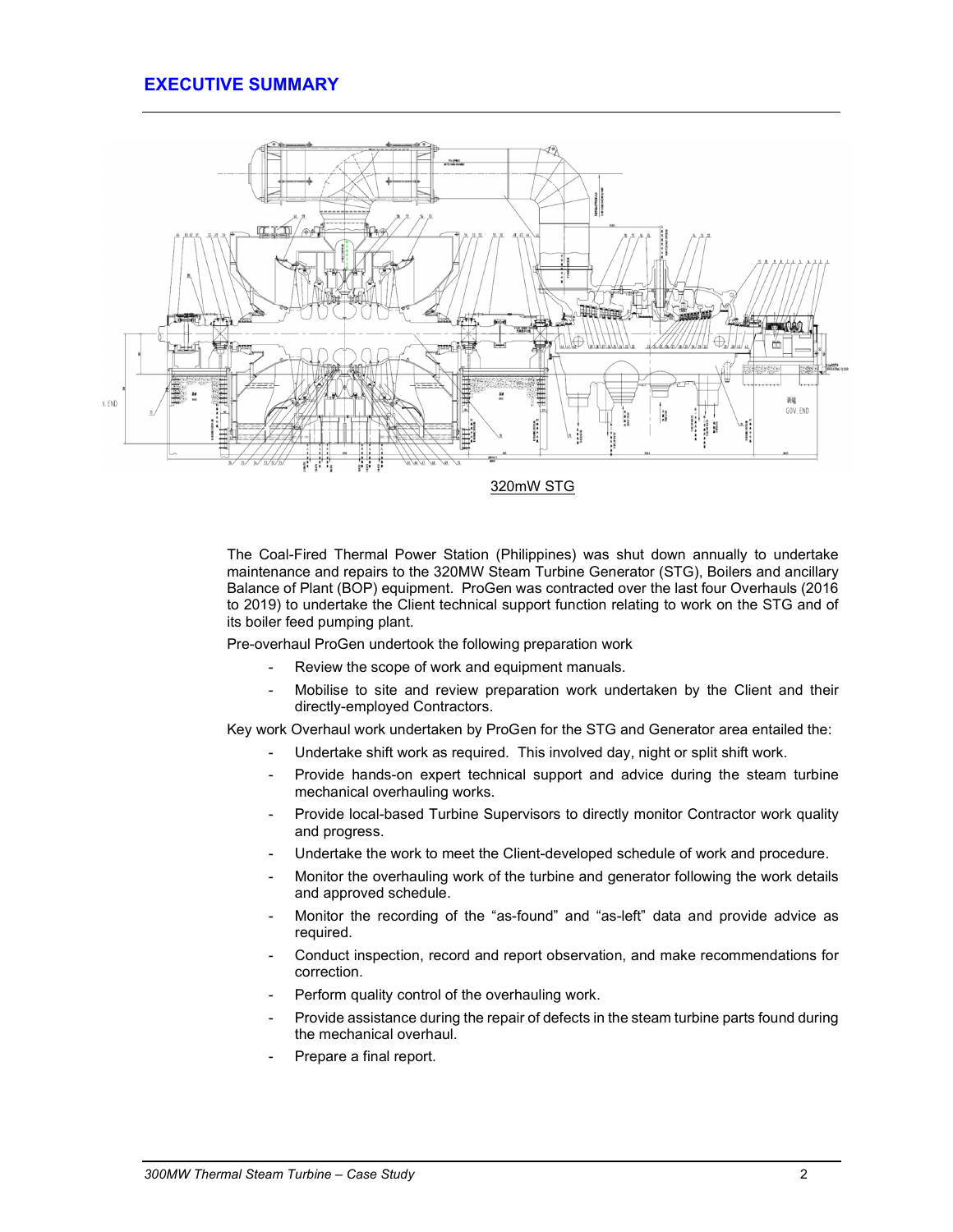The work on the turbine was scheduled to be undertaken on day and night 12 hr shifts - seven days a week. The overhaul was scheduled for durations ranging from 30 to 45 days (each year's plan duration was dependent on scheduled work scope).

Notable findings and recommendations during the overhauls included:

- Close attention and supervision to every task has been required to minimise the negative aspects of poor workmanship by contractor staff due to low skill and experience of staff.
- The checking and setting process for the operating clearances of the turbine and generator bearing is not completely suitable for the bearings employed on these machines. Currently the process has the potential for errors to be made in the calculation of the correct clearance.
- The effective coordination of work effort during the overhaul proved difficult on occasions due to the variety of resources required for progressing tasks. Particular issues that arose consistently throughout the term of the overhaul across all work parties. Confident decision-makers within the contractor and client organisation supplemented by experienced "Expat" supervisors were essential to facilitating effective progress,
- Redesign required for the shaft raising equipment to allow for the safe execution of the tasks on any of the bearings from #1 through to #4 bearing.
- Residual Magnetism was noted in multiple components (Stationary and Rotating). Gauss readings higher than 15 were noted.
- The TBFP internal stationary blade ring did not have sufficient lifting points to allow for safe lifting of the upper halves.
- Review the coupling fit criteria and adopt a workable set of tolerances for each of the bolt sizes. Ensure that tight bolts are not fitted until they (or the holes) have been relieved to remove interference fit. The increasingly regular seizing of the coupling bolts and the resultant condition of many of the coupling bolt hole bores. Technical support from either the OEM or a third party needs to be sought to resolve why the bolt and coupling materials are so prone to galling.
- The difficulties with the bolting and unbolting of the couplings are becoming more prevalent with each turbine inspection due to the different combinations of rotors that are now being used in each machine. E.g. Unit 2 now has a second-hand refurbished generator rotor ex Unit 1 attached to a new LP rotor and the existing HIP rotor. It is noticeable that there are small differences and imperfections in each of the coupling bolt bores that are having to be addressed with each reassembly. The variations in the coupling combinations make it extremely difficult to achieve reliable coupling concentricity's within the required tolerances. The normal process for the coupling of a new combination of rotor couplings is to expect to bore or ream out holes that are mismatched after confirmation of the coupling concentricity.
- The seat insert in the body of the RH #3 MCV Valve body was found to have material spalled from the thin intersection of the steam chest forging. It appears that several chunks of the seat material have spalled off and have been carried into the nozzle area and beyond if this has occurred during operation or since commissioning. Some of the missing pieces are likely to have been substantial enough to cause damage to the rotating and stationary elements of the HP steam path.
- There have been reported issues with vacuum leakage around the gland sections of the LP cylinder. The LP cylinder was removed for inspection so the half joint was able to be inspected for evidence of leakage. The joint area had been generously covered with red RTV gasket sealant. This sealant coverage looked to be secure with only a small area tainted with penetrating oil that would have been used during the removal of difficult bellows bolts. The gland housings were not disturbed during the inspection however it was noted that there is considerable clearance on some of the outer segments, both radially and at the butt gaps of the adjoining segments
- The current set up for installing and measuring the H2 Seal components is not able to provide the full range of data required to ensure that the seals are installed to the correct tolerances. Seal ring axial and radial distortion cannot be measured fully.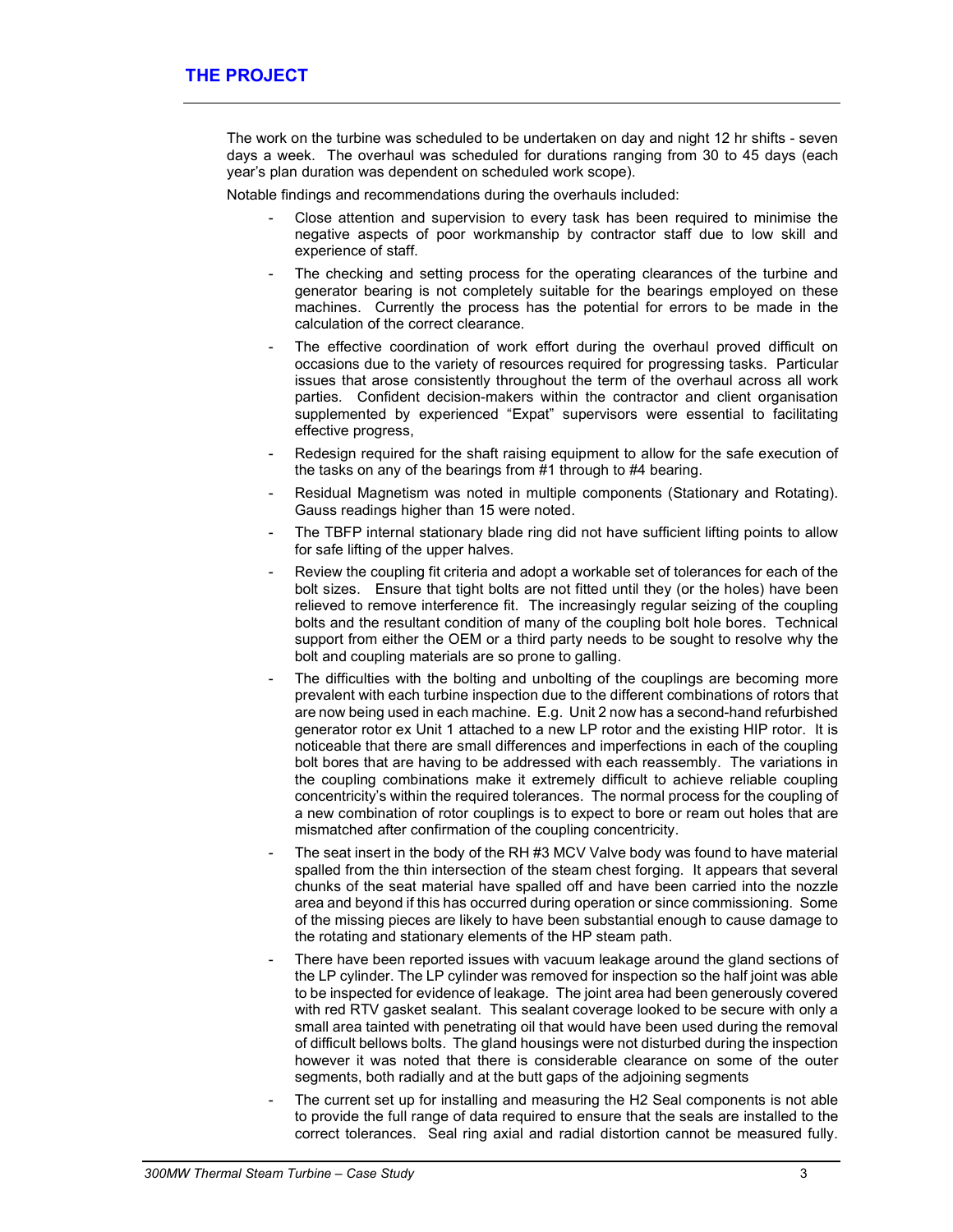The combined fit of the seals cannot be assessed over the full circumference of the seal and housing. Axial and radial clearances cannot be tested effectively when mounted on the shaft journals.

- The Generator H2 seals were found to be badly damaged during strip-down. The seal babbitt metal was burnt and had runs indicating material loss. There was also evidence of arcing damage from pitting and tracking.
- The TBFP HP glands have been reported as problematic prior to the overhaul resulting in excessive steam leakage from the gland into the front bearing pedestal. The implemented modification is a temporary solution which should improve the steam leakage issue. The preferred solution to this issue would be to address the issues with the gland steam controls / condenser to ensure all is operating correctly.
- There were two of the turbine casing studs on "A" turbine that had to be drilled out and replaced. One of the studs on the upper casing was completely wrenched off with the Hytorc. The other had to be severed by a grinder in order to preserve the remaining thread in the casing.
- Consider making or purchasing two floor cranes for use with chain blocks to aid the safe handling of heavy items without having to rely on the overhead crane. These small mobile cranes are on heavy duty castors and provide an effective means of safely handling the smaller items too heavy for manual movement. They would be ideal for handling the bearing pads for adjustment and also the completed bearings around the mandrels for clearance checking.
- The turbine hall cranes are required to have operators stationed in the cab for the duration of the assignments. This requirement leads to a considerable amount of lost time and productivity during the course of an overhaul or maintenance activity. Consideration should be given to the option of fitting the cranes with remote controls to lessen the impact of the losses as outlined.

Post overhaul ProGen developed and issued the Client a full and detailed overhaul report with recommendations to improve reliability and future outages.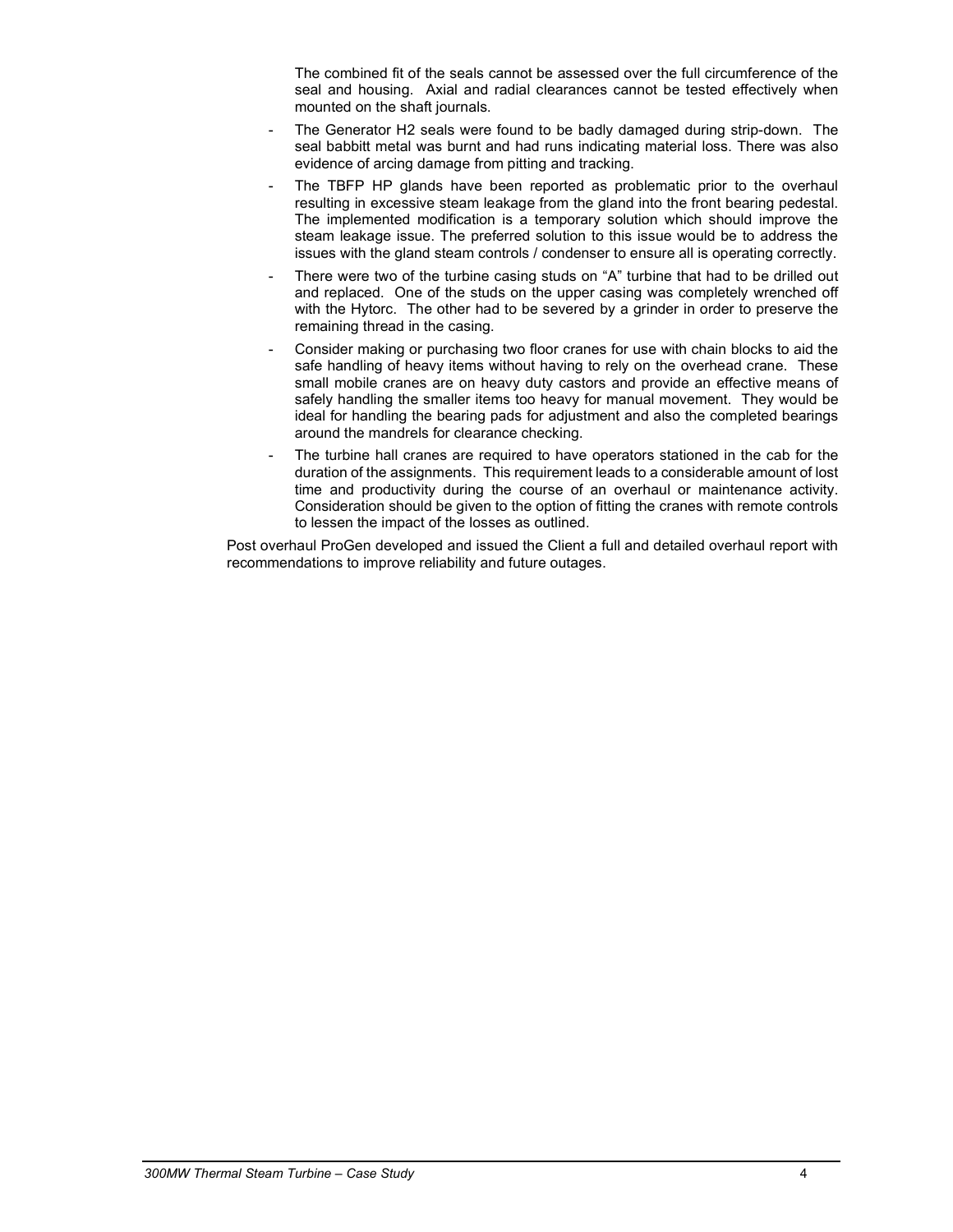## DIAGRAMS AND PHOTOS



Turbine LP rotor repositioning after reblading.



Row L-1 blade root inspection – Prior to reblading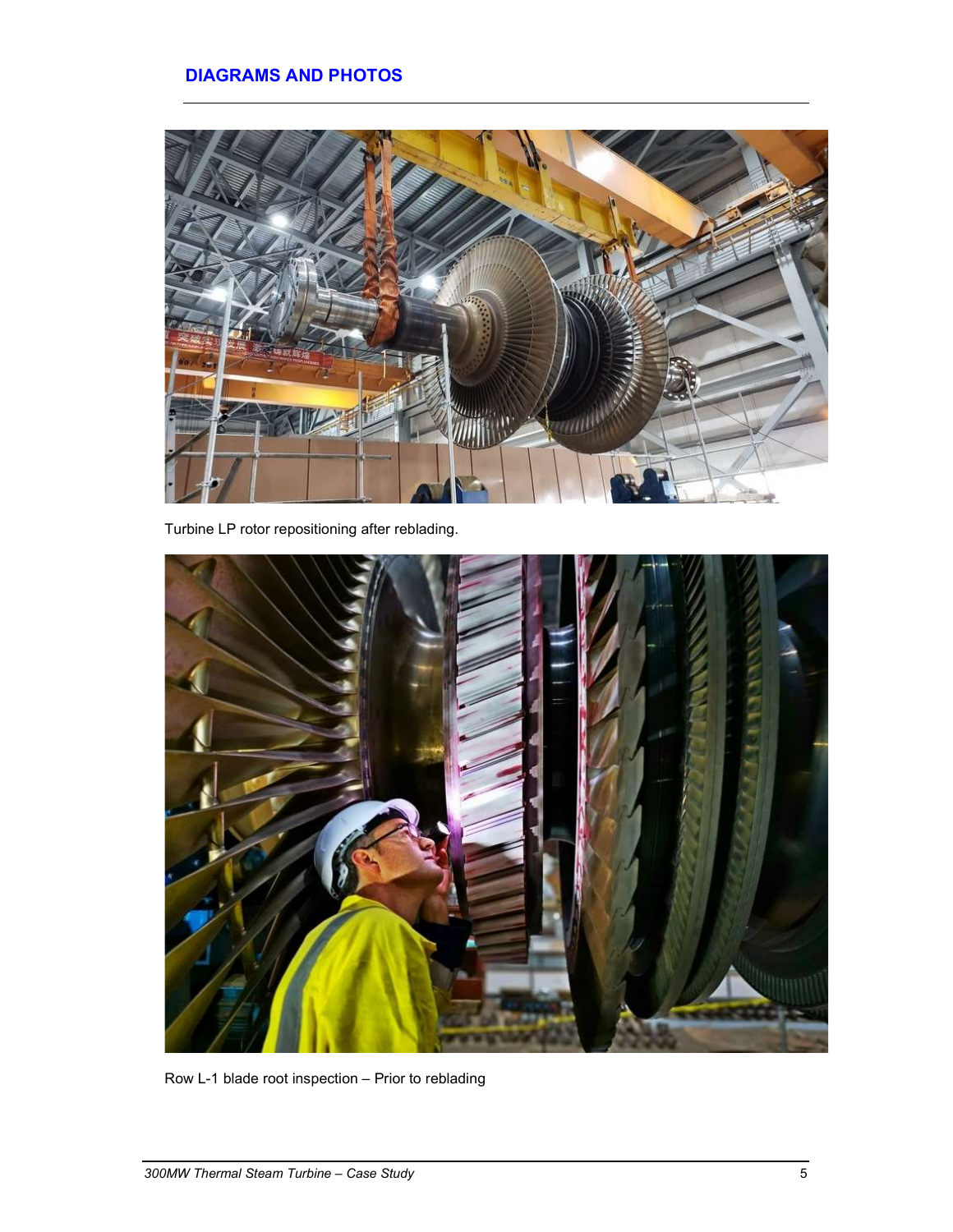

LP Inner Cylinder



Turning Gear bull gear inspection